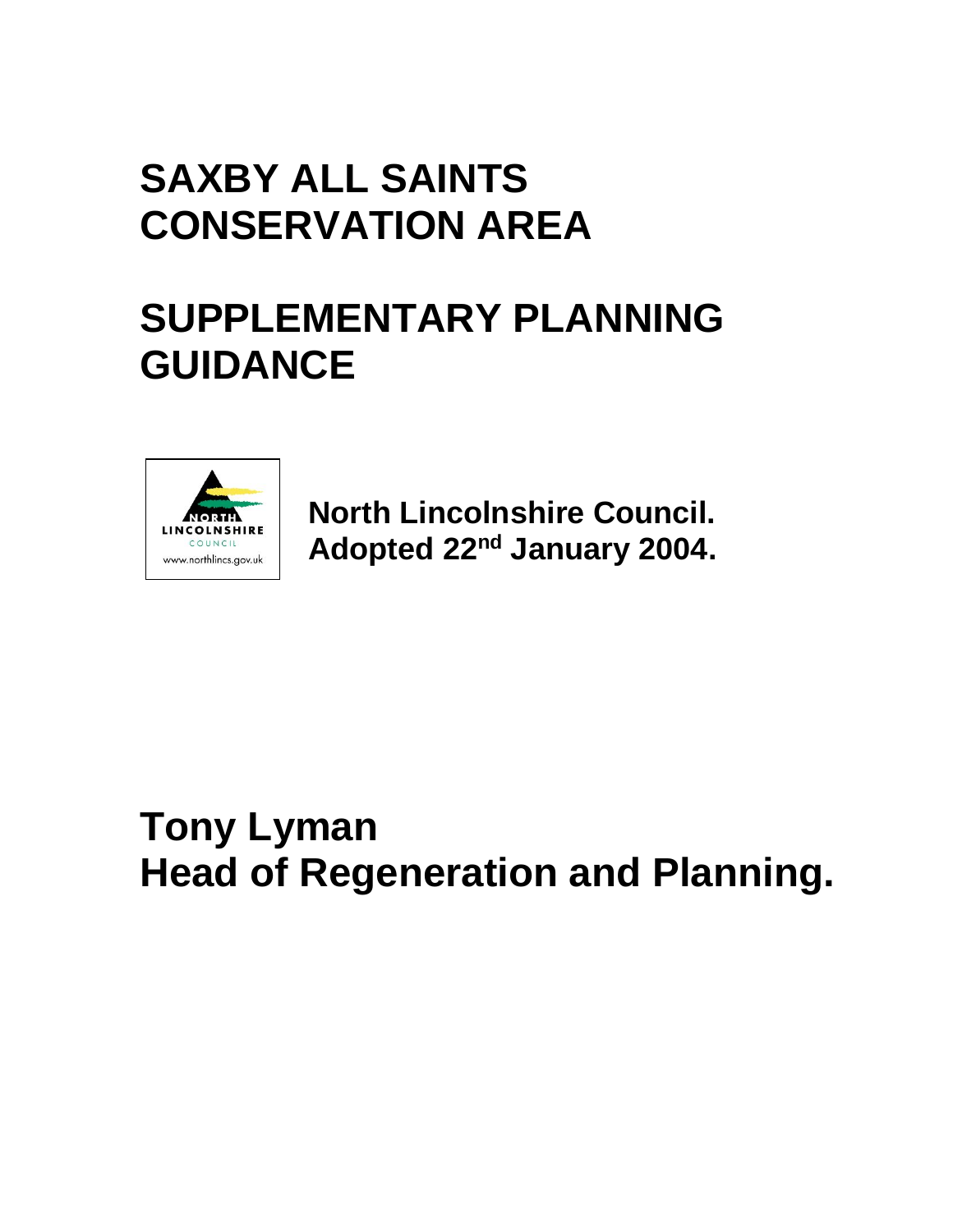## **Contents**

## **Section 1: Background Information**

- 1.1 Introduction
- 1.2 North Lincolnshire Local Plan
- 1.3 The development of Saxby All Saints
- 1.4 The character of the Saxby All Saints Conservation Area

#### **Section 2: Policies**

- 2.1 General information
- 2.2 Listed buildings
- 2.3 Buildings of Townscape Merit and demolition in Conservation Areas
- 2.4 Other Buildings Neutral buildings and negative buildings in their present form.
- 2.5 The Article 4 Direction
- 2.6 New development in the Saxby All Saints Conservation Area
	- Design
	- Materials
- 2.7 Protection of open space and views
- 2.8 Trees
- 2.9 How residents can help

Useful names and addresses Bibliography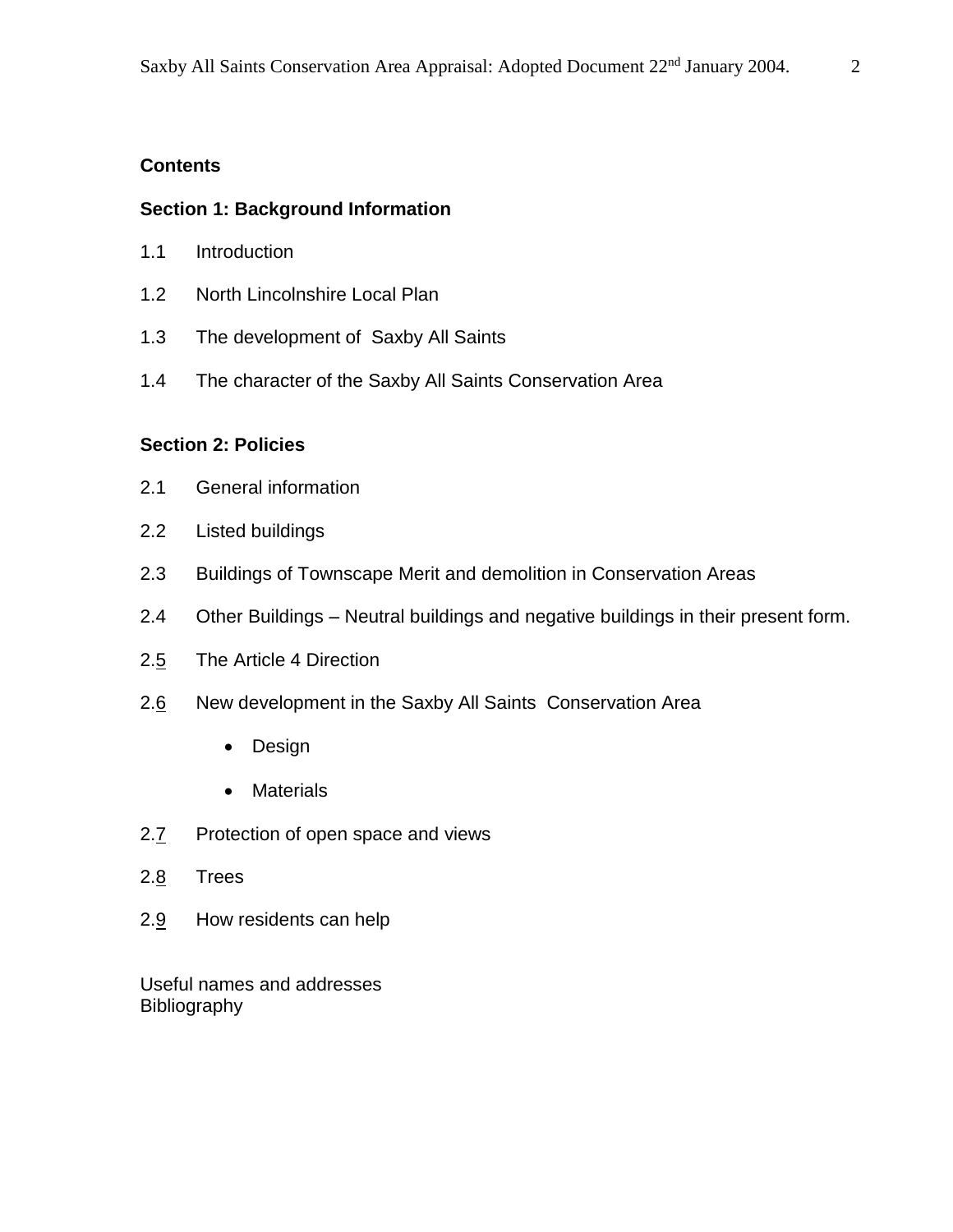## **Maps**

- Figure 1 Map showing Conservation Area Boundary and Listed Buildings
- Figure 2 Townscape Analysis Map
- Figure 3 Proposals Map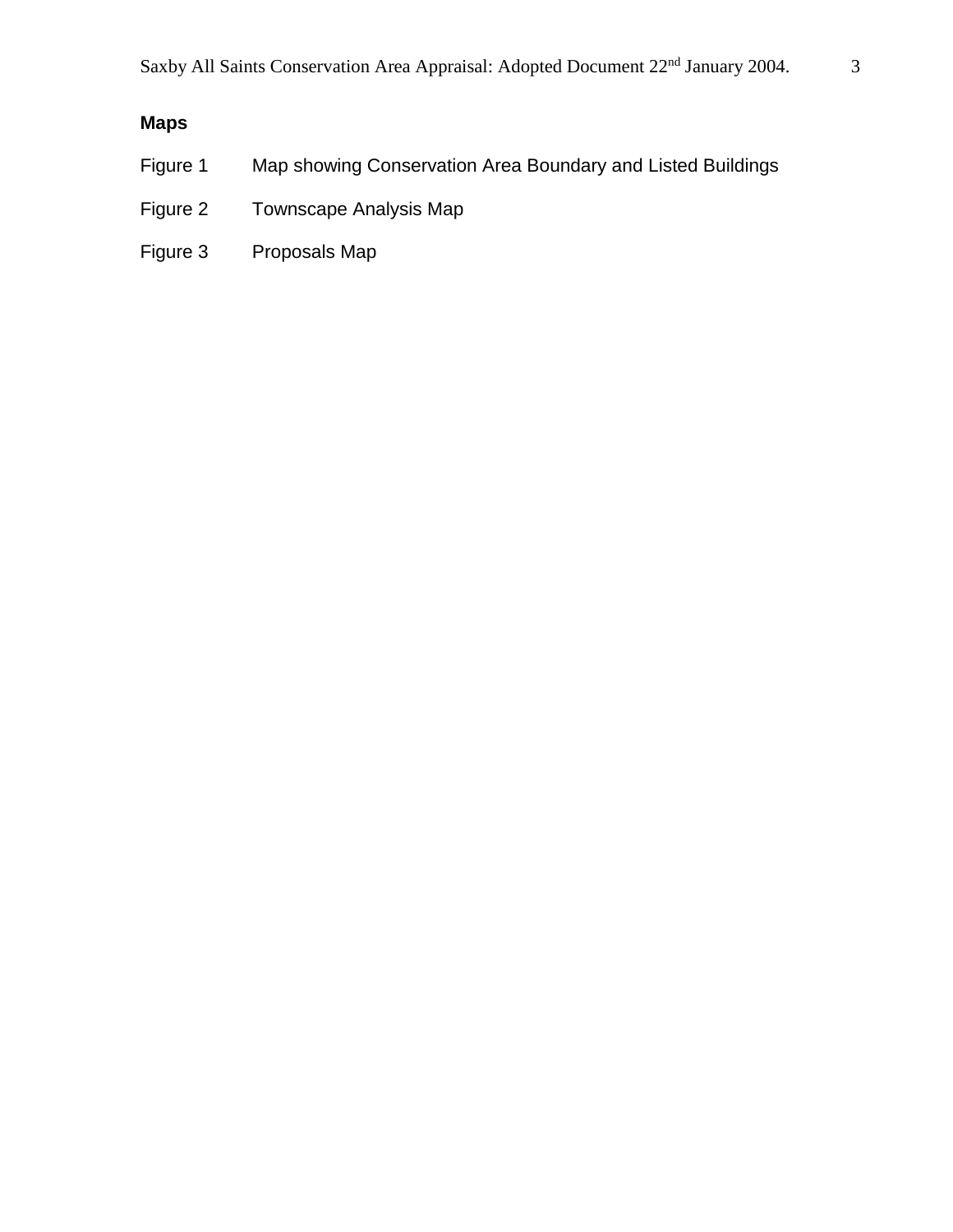## **SECTION 1 BACKGROUND INFORMATION**

#### **1.1 Introduction**

Saxby All Saints is a small rural village to the east of Scunthorpe. It is an attractive historic settlement, located on the spring line of the western scarp slope of the Lincolnshire Wolds. The village nestles in the wooded hillside overlooking the extensive flat open fields of the River Ancholme valley. The majority of the properties in the village are small, two storey brick cottages, laid out in a linear development along the main road. Interspersed between the cottages are larger plots containing grander houses of the gentry, farms, and the only public buildings in the village, the church and the village hall. The conservation area also encapsulates the surrounding park woodland which is an integral part of the character of the Saxby All Saints.

The Saxby All Saints Conservation Area was designated by the former Glanford Borough Council on  $10<sup>th</sup>$  March 1977. The designation covers the whole village, the surrounding woodland, Horkstow Grange, and the field located on the east side of the main road between the main village and Horkstow. A conservation area is *an area of special architectural or historic interest the character or appearance of which it is desirable to preserve or enhance.* This is set out in the Planning (Listed Building and Conservation Areas) Act 1990 which also requires local authorities to publish proposals for the preservation and enhancement of their conservation areas and to ensure that all development within such areas is assessed very carefully.

A conservation area appraisal for Saxby All Saints has already been written which takes into account the views of local residents and other interested parties. This document, which follows on from the appraisal is a draft document subject of public consultation, and it is proposed to put it forward for adoption by North Lincolnshire Council as Supplementary Planning Guidance. It provides detailed guidance on the management of the Saxby All Saints Conservation Area and will be used by the Council when determining planning and listed building consent applications within, and on the boundaries of, the conservation area.

#### **1.2 North Lincolnshire Local Plan**

The North Lincolnshire Local Plan Revised Deposit Draft was published in December 2000 and should be consulted in conjunction with this document. Within the Plan are detailed policies which seek (amongst others) the protection of listed buildings and the preservation and enhancement of conservation areas. These are included in the chapter on "The Historic Environment".

*Briefly, the following policies are relevant:*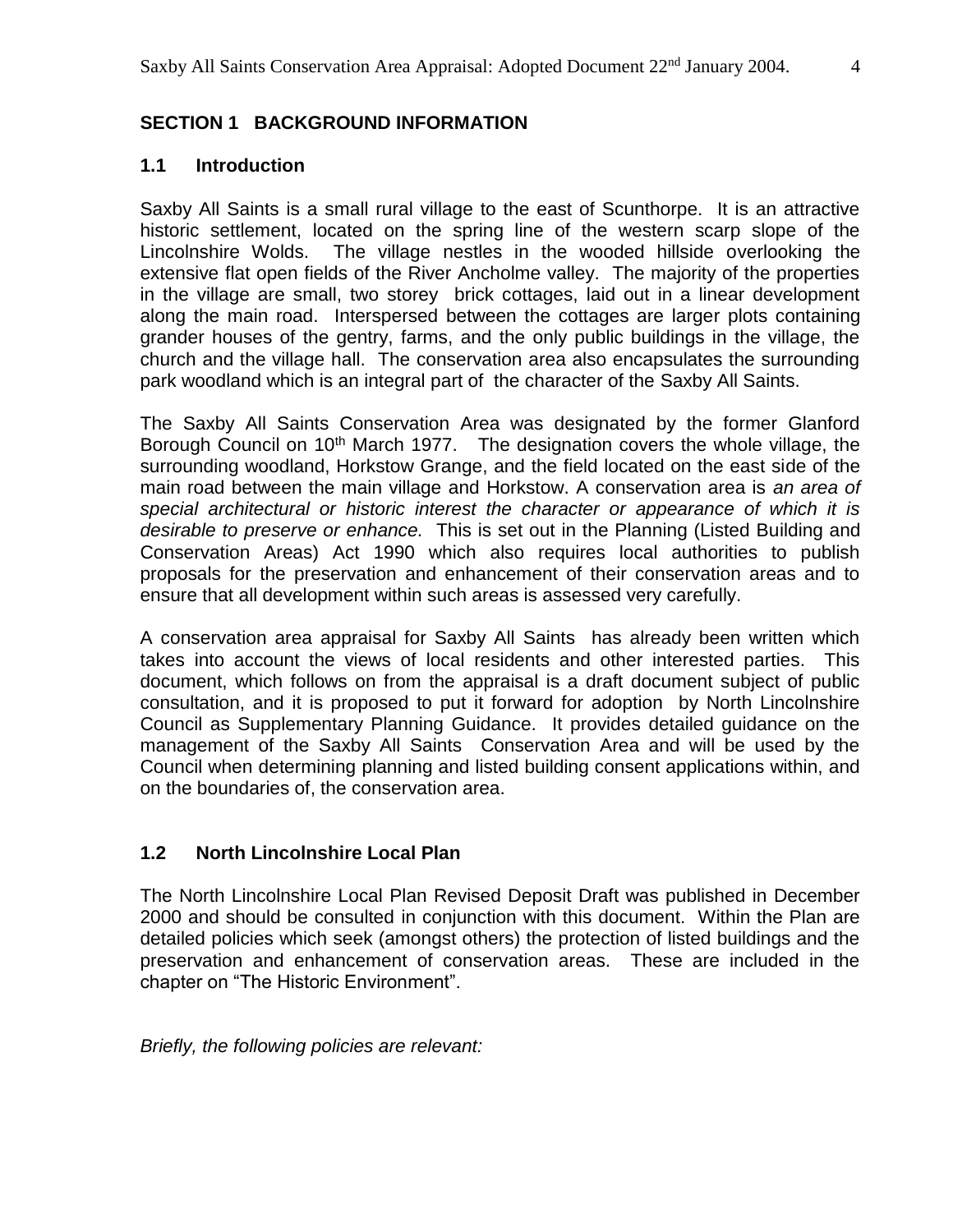Policy HE1 Conservation Areas.

This policy states that the Council will continue to protect areas of special quality and character by designating new conservation areas, and by reviewing existing conservation areas.

Policy HE2 Development in Conservation Areas.

This policy states that all new development within a conservation area, or which might affect the setting of it, should preserve or enhance the character and appearance of the area and its setting. Detailed guidance is also included on how this should be achieved.

Policy HE3 Demolition in Conservation Areas.

This policy provides the criteria by which applications for demolition will be considered.

Policy HE5 Development affecting Listed Buildings.

This policy describes how the Council will seek to secure the preservation, restoration and continued use of listed buildings.

Policy HE6 Demolition of Listed Buildings

This policy outlines how applications for the demolition of listed buildings will be assessed.

Archaeology.

Further policies consider archaeology and include the requirements for archaeological evaluations for certain sites and buildings. These policies are consistant with central government advice in PPG16 which stresses the importance of understanding and recording sites and buildings prior to development.

#### **1.3 The development of Saxby All Saints**

Saxby All Saints dates back at least to the  $13<sup>th</sup>$  century, and Raymond Carey in his book *Saxby All Saints, Lincolnshire, 1667 – A Village in Crisis?* makes reference to the Saxby record of 1260 which mentions the north and south fields. There is also some  $13<sup>th</sup>$  century fabric in the church, suggesting that a village existed at that time.

A town map of 1667 is an unusual and rare document showing in detail the layout of the Saxby All Saints, with a list of owners and the contents of each plot. Ivy House and Lodge Cottage survive from this period. The map shows a well-established settlement containing fifty properties which suggests a substantial period of occupation.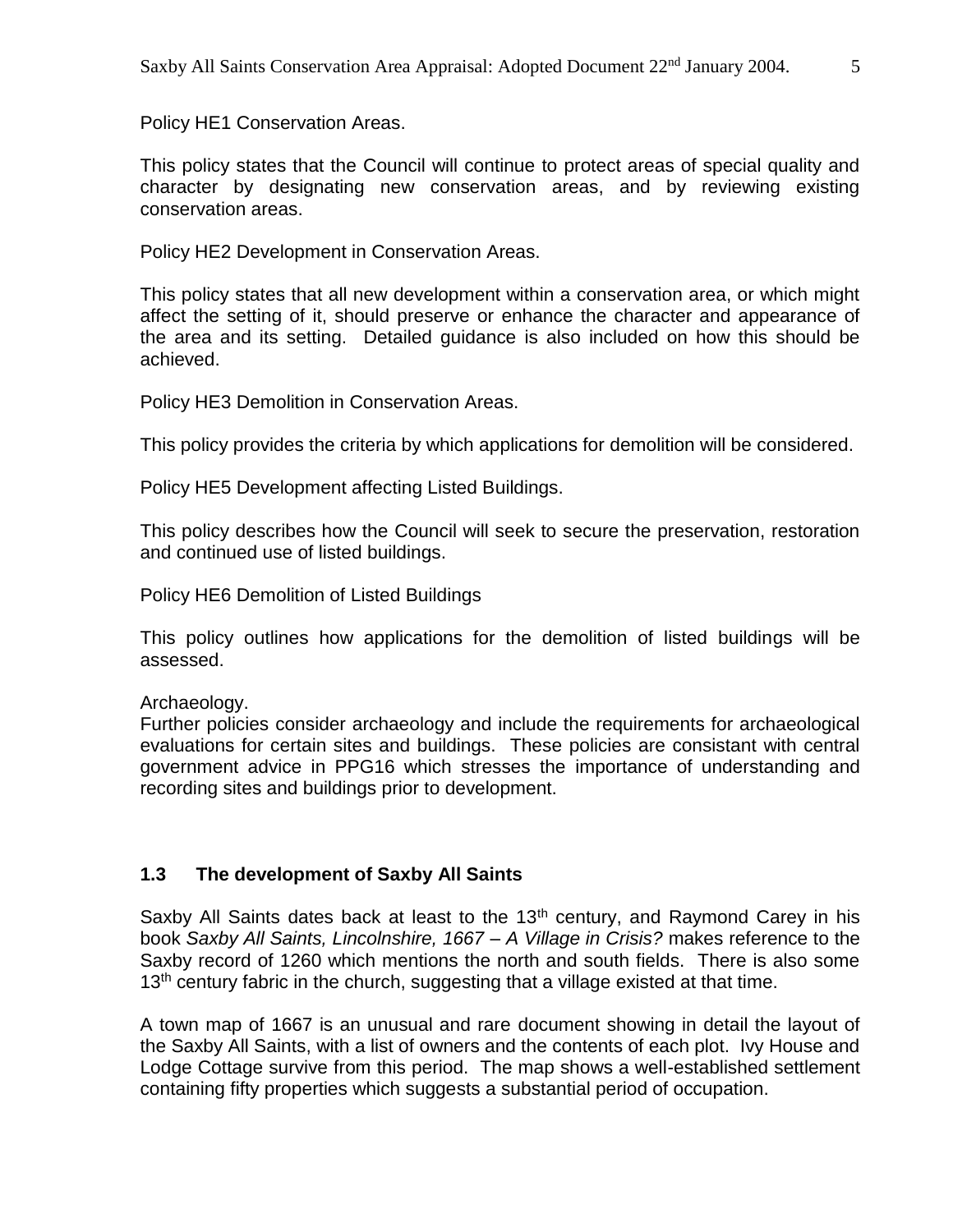In 1630's the River Ancholme was canalised, and new ditches built which drained the surrounding marshland. Between 1638 and 1667 the Wartons of Beverley acquired most of the land around Saxby All Saints, and in 1667 Michael Warton, who was described as 'the wealthiest untitled man in England' set about the enclosure of the open fields around the village.

During the  $19<sup>th</sup>$  century new buildings were added to the village and older properties extended or rebuilt, and many of the buildings found in Saxby All Saints today date from this period. However, the basic historic layout of cottages occupying narrow long plots along the main street remained unchanged.

Since then, the most notable change has been the reduction in importance of the rural economy, with very few people now involved directly in farming, and most inhabitants commuting into the surrounding towns for employment.

## **1.4 The character of the Saxby All Saints Conservation Area**

The village is inextricably linked to its landscape setting, which provides Saxby All Saints with its dramatic views and has influenced the nature of the settlement. To the east is the steep, heavily wooded slope, and to the west, the open farmland of the River Ancholme valley.

Saxby All Saints still has a number of working farms located at the peripheries of the settlement. The village has a tightly knit, linear settlement pattern, with  $18<sup>th</sup>$  and  $19<sup>th</sup>$ century labourers' cottages lining the main street. Their standard design, pantiled roofs and colourwashed brickwork gives Saxby All Saints a coherent and distinctive appearance. Interspersed between these cottages are grander, listed houses such as the Old Rectory, the Manor and Saxby Hall, which are set in spacious gardens with mature planting. All Saints Church sits on a circular embankment with a tower surmounted by an unusual pyramidal roof. This is an important landmark feature within the village. Despite the high concentration of development along the main street, Saxby All Saints maintains a rural character due to the abundance of tall trees hedges, gardens and fields in the village centre.

## **SECTION 2 POLICIES**

#### **2.1 General information**

The following sections contain a number of policies and guidance for preserving or enhancing the Saxby All Saints Conservation Area. Included is information about the control and improvement of listed buildings, as well as unlisted buildings which have been identified as "Buildings of Townscape Merit" in the conservation area appraisal.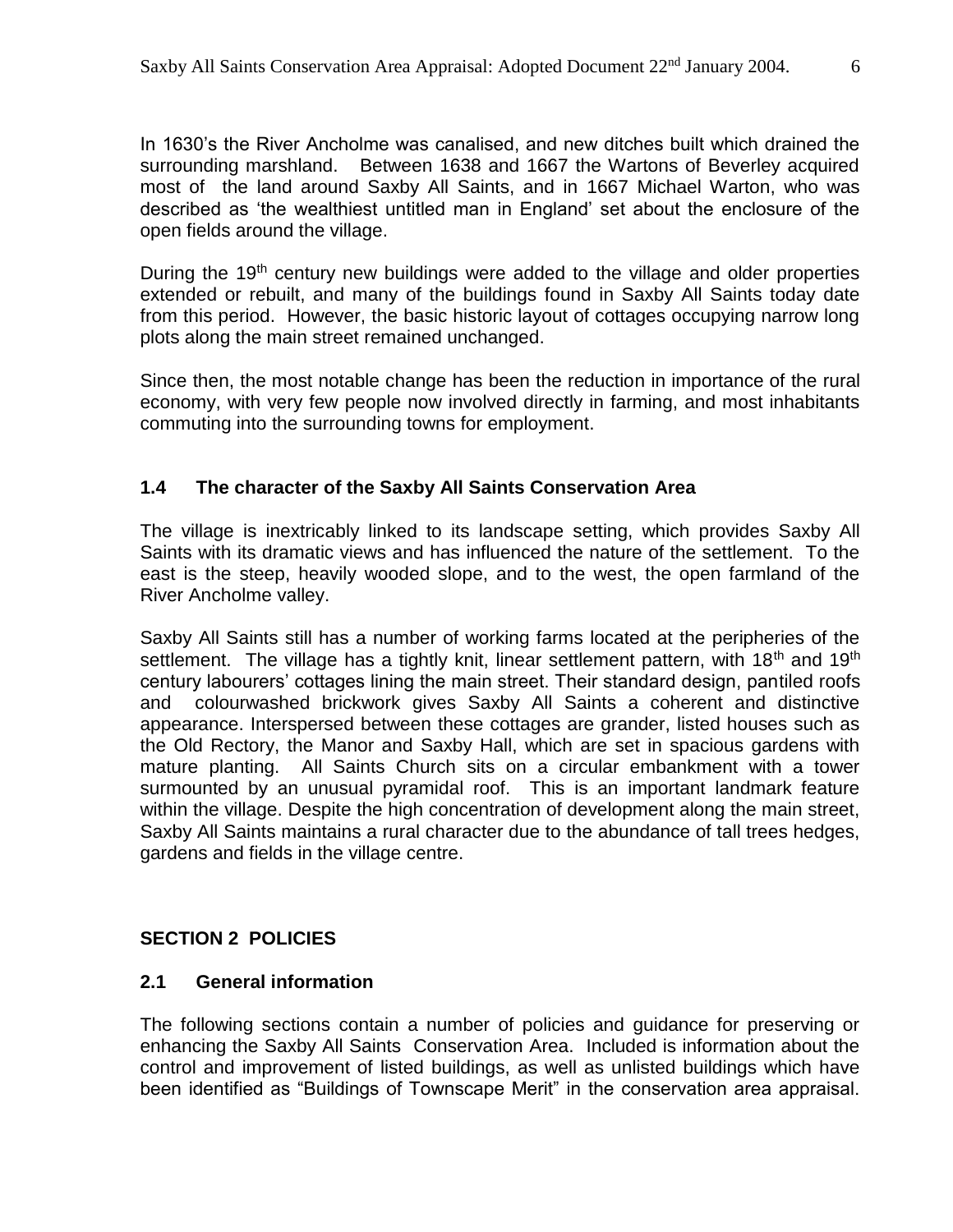Further guidance is given on design guidance for new development, and on the protection of important views and focal points within the conservation area.

More detailed technical information can be obtained from the various organisations listed at the end of this section, and from Planning Policy Guidance Note (PPG 15), which sets out central government's policies in relation to listed buildings and conservation areas. Local policies are included in the North Lincolnshire Local Plan Revised Deposit Draft dated December 2000, and references to the relevant sections of the plan are given in brackets under each heading. Further advice on conservation areas and listed buildings can be obtained from the Environment Team at North Lincolnshire Council.

## **2.2 Listed Buildings**

There are a number of buildings in Saxby All Saints which are included on the Department of Culture, Media and Sport's *List of Buildings of Special Architectural Interest*. All of these buildings are listed grade II and are shown on map 2. The earliest of these buildings are Ivy House and Lodge Cottage which date back to the  $17<sup>th</sup>$  century. The grander houses are Saxby Hall and the Manor House, which date from the 18<sup>th</sup> century. The 19<sup>th</sup> century properties which are listed are the Church, Old Rectory, Horkstow Grange and cartshed, and the Monument and drinking fountain.

"Listing" covers both the interior and exterior of a listed building, and all structures within the curtilage which form part of the land and have done so since before 1 July 1948.

 *Listed Building Consent is needed for all alterations and extensions which affect the architectural or historic interest of a listed building*

Alterations to listed buildings which may need consent include relatively minor changes like inserting a new window; removing an internal wall, door or fireplace; adding a chimney or flue; removing panelling or fitted cupboards; and inserting a new bathroom where new drainage is required.

Like-for-like repairs usually do not require Listed Building Consent. Owners of such buildings should be encouraged to use traditional materials for roof repairs including lead for flashings and pantiles, clay tiles (or occasionally slate) for roofing repairs. Brick and stonework should be carefully repointed using traditional lime mortars with a brushed flush joint (not weatherstruck or ribbon joints) and cleaning should only be undertaken where its is structurally necessary (such as where build up of dirt or lichen is causing the bricks or stone to break down). Windows should be always repaired *in situ* rather than replaced wholesale. A good joiner can repair rotting timber windows by piecing in new sections and there are many companies who can upgrade timber windows to provide much improved sound and heat insulation. Doors should also be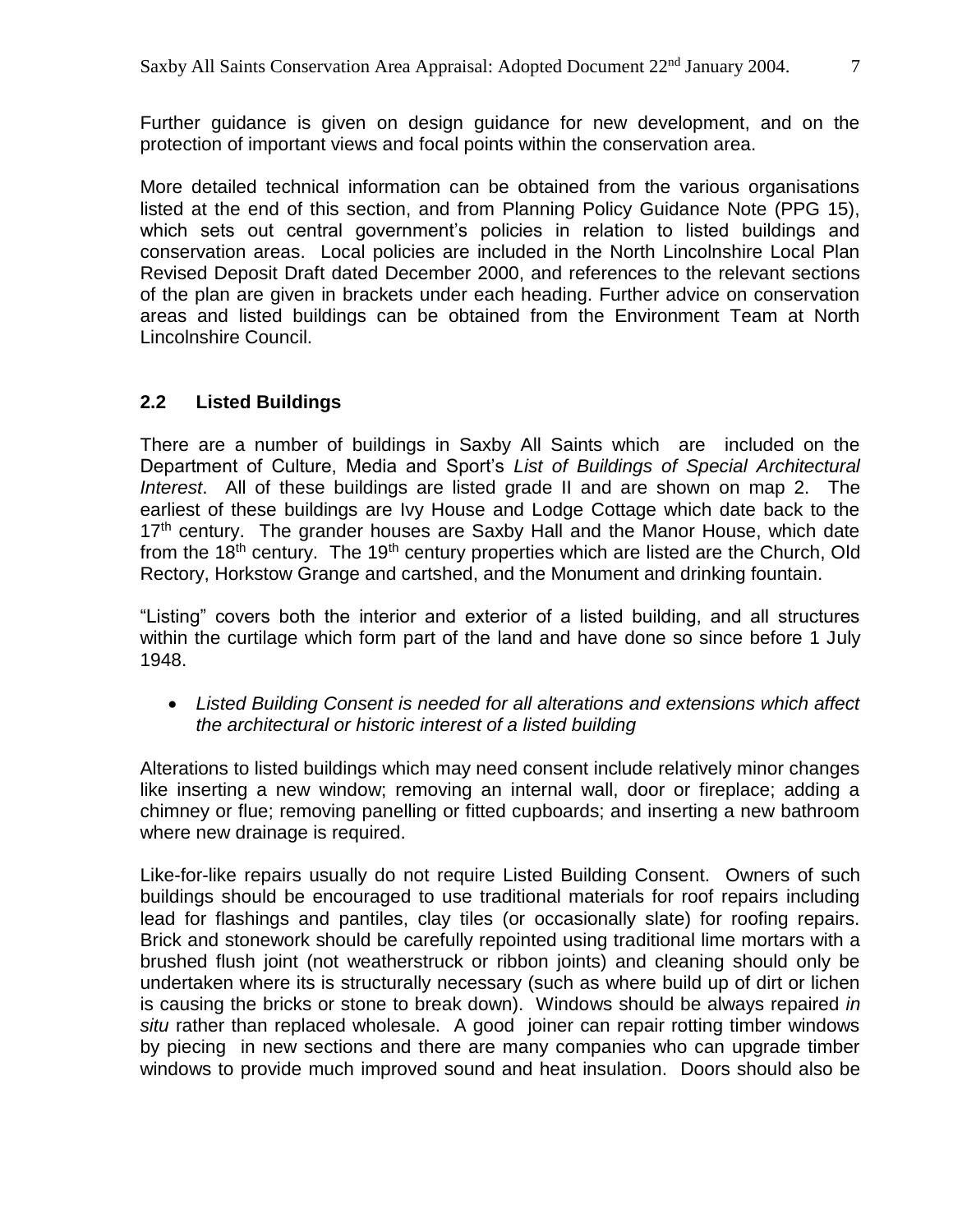repaired whenever possible but where replacement is needed, the new door must match the original exactly.

 *Like-for-like repairs usually do not require Listed Building Consent although they must be carried out using traditional materials and detailing.*

The importance of the interior as well as the external appearance must be recognised when dealing with listed buildings. It is important that the original plan form and features are protected. Opening up previously separated rooms creating open floor plan or moving staircases, removing chimneybreasts, fireplaces, original doors and decorative plasterwork are all changes which are unlikely to receive listed building consent.

 *The original plan form and historic interior features of listed buildings should be preserved.*

Similarly, extensions to listed buildings should be carefully designed to reflect the scale and detailing of the original building. Extensions should be to the side or rear (depending on the layout of the building) and should be lower than the original building and secondary in scale. Materials and details should match the original examples within the listed building, including windows and eaves and roof details. Applications for such changes should be accompanied by enough detailed information for the Council to assess the impact of the scheme on the character of the existing building. The Council will require existing and proposed plans, sections and elevations at 1:50 scale with larger scale drawings illustrating details such as new windows and doors.

The English Historic Towns Forum is producing an informative guide on the making of better planning applications for proposals affecting conservation areas and listed buildings which is copyright to that body until October 2003. Applicants will find this of assistance in making applications (The English Historic Towns Forum – ISBN 1 898261 51 2 – Tele 0117 9750459 – e-mail: ehtf@uwe.ac.uk).

 *Extensions to listed buildings should be secondary in scale to the original building and be carefully detailed. Applications for alterations and additions will need to be drawn-up to a 1:50 scale.*

**Alterations which require Listed Building Consent are currently nil rated for VAT but repairs to listed buildings are assessed at the usual VAT rate of 17.5% and all but 5% of the VAT levied in repairs on listed places of worship can be reclaimed. Owners should contact the Customs and Excise Office in on Tel: 0845 0109000 for further details and a leaflet.**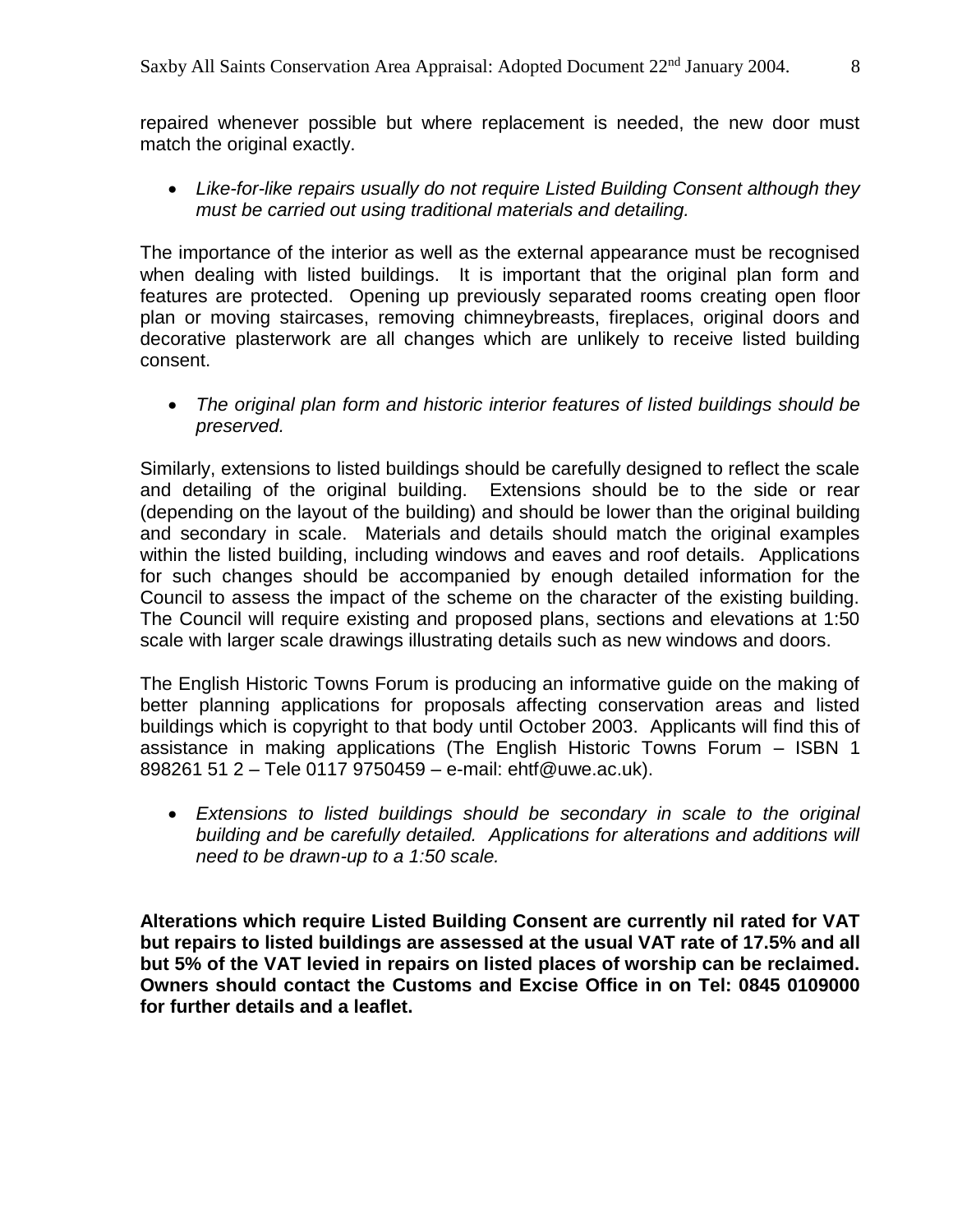## **2.3 Buildings of Townscape Merit in Conservation Areas**

Conservation Area Consent is required for the full or substantial demolition of buildings within the conservation area. In accordance with the Government Guidance in PPG15 there will be a presumption in favour of retaining buildings which make a positive contribution to the character or appearance of the conservation area. As part of this study those buildings, which make such a contribution but have not been included in the national statutory list of building of architectural or historic interest, have been identified and are shown on the maps as Buildings of Townscape Merit. There will be a presumption in favour of the retention of these buildings and their demolition will be resisted unless it can be shown that the building is wholly beyond repair, incapable of beneficial use. Additionally, because these buildings are an important part of the character of the conservation area, the Council will pay special attention to applications for alterations and extensions.

- *North Lincolnshire Council will resist applications to demolish all or a substantial part of any building identified within this appraisal as a "Building of Townscape Merit". Additionally, alterations and extensions to these buildings will have to be particularly sensitively designed and take into account their historic and architectural interest.*
- All existing traditional architectural features will be retained on these buildings. *Alterations will need to incorporate matching designs and materials appropriate to the age and character of the building.*

## **2.4 Other buildings – Neutral buildings and negative buildings in their present form.**

Neutral buildings are older buildings, which have, been altered or modern buildings the design of which is considered to be reasonably in keeping with the surrounding area.

Negative buildings in their present form are buildings the design of which conflicts with the traditional character of the old conservation area.

Whilst these buildings do not contribute as much to the area character as buildings of townscape merit they can be renovated sympathetically incorporating traditional designs and materials appropriate to the conservation area.

*Alterations to neutral buildings and negative buildings in there present form shall incorporate traditional materials and designs that associated with the key buildings in the conservation area (listed buildings and buildings of townscape merit.)*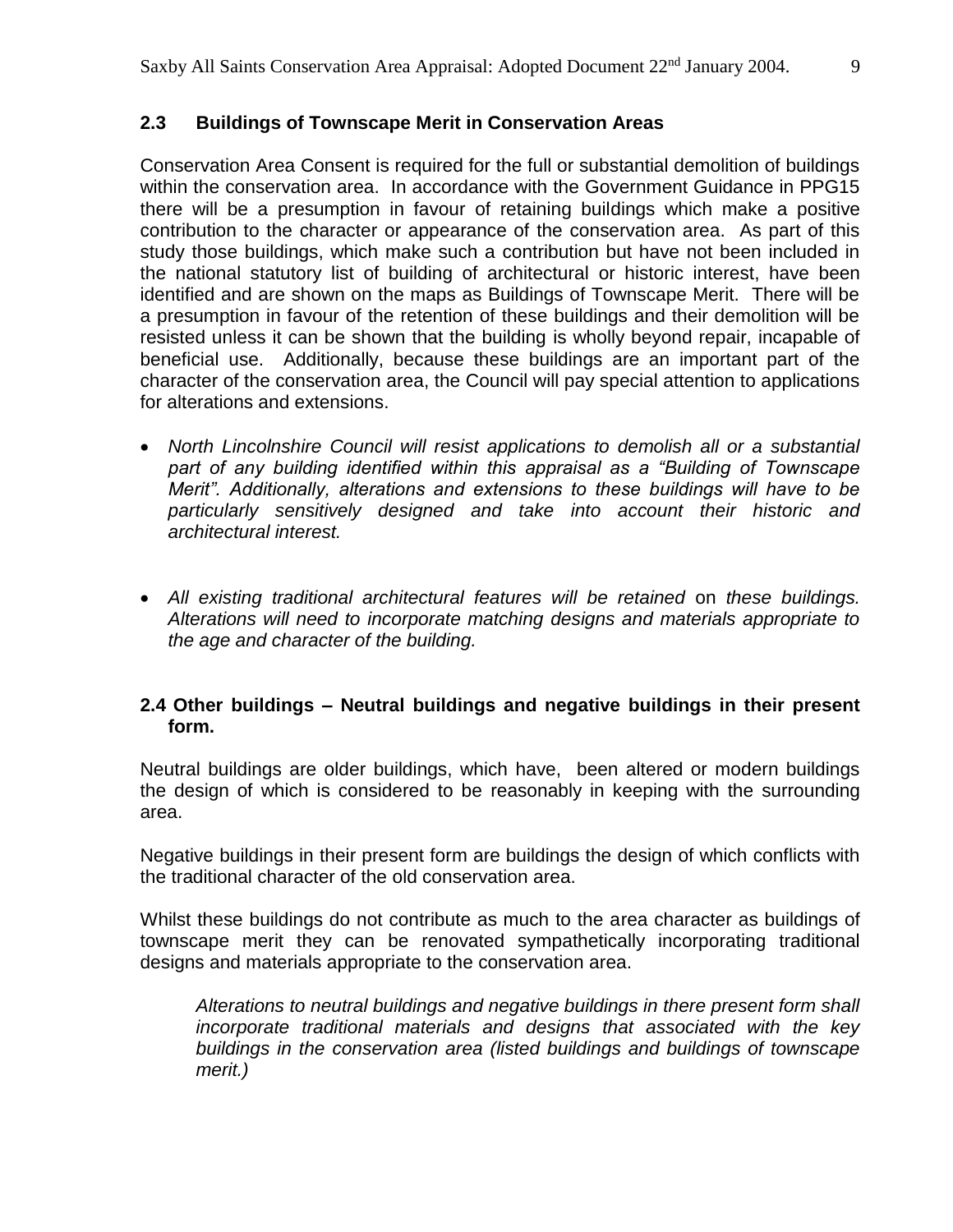*Demolition of these buildings would only be considered replaced with a quality building that has been specifically designed to preserve and enhance the character of the Saxby-all-Saints conservation area.*

## **2.5 The Article 4 Direction.**

An Article 4 Direction was served by the former Glanford Borough Council which removed "permitted development" rights from unlisted family dwelling houses in the Saxby All Saints Conservation Area. This "Area of Special Control" does not cover the whole conservation area but includes the village centre and all of the buildings which make up the core of the settlement. The purpose of the Direction is to protect the architectural and historic interest of the conservation area by preventing the use of modern materials and details.

The Direction means that owners of unlisted houses in single family occupancy must apply for planning permission for a variety of alterations including:

- New windows and doors
- Changing the roof materials
- Small extensions
- New garden walls

If you own a property in Saxby, and wish to alter or extend it, please contact the Council to see if planning permission is required before you start work.

#### **2.5New Development.**

Saxby All Saints is identified in the Local Plan under the heading Rural Hamlets and Villages in the Open Countryside. Policy H1 makes clear that new residential development in such areas is unlikely to be permitted unless it is to provide accommodation for agricultural and forestry workers. In the few cases where new development is permitted the proposals will also need to meet the requirements laid out in the policies on the Historic Environment (policies HE2, HE3 and HE4). Additionally, the same Plan includes Supplementary Planning Guidance which provides detailed advice on house extensions which are of use in relation to Saxby All Saints.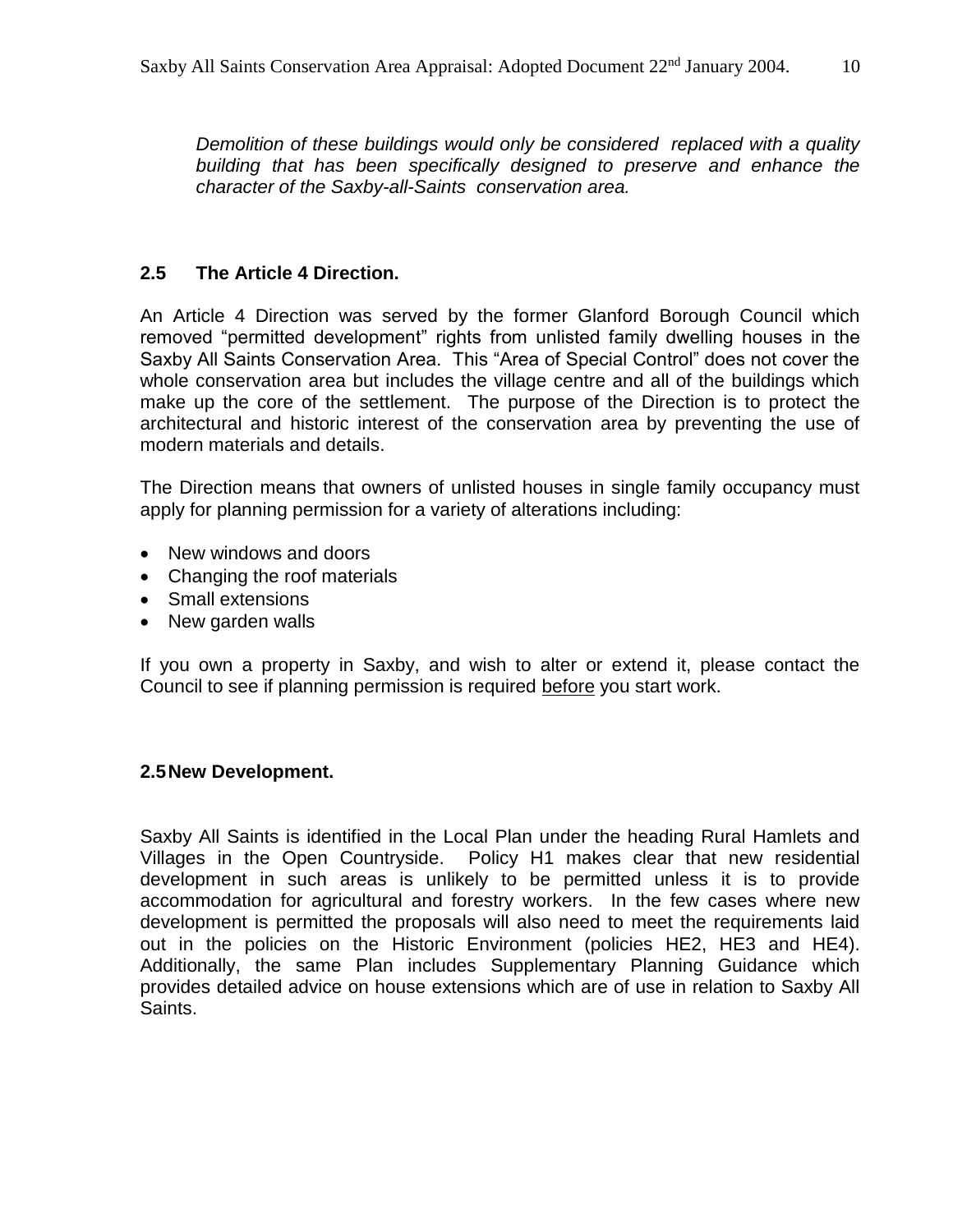#### **The following criteria will apply to any new scheme:**

#### **Design**

The principal aim of new development should be to marry the new with the existing style, scale and architectural features in the conservation area.

• All new development should reflect the scale and materials and spacious setting of *adjoining property. Any new building should be of the highest architectural quality and its form including its height, bulk, scale, materials, and relationship to the landscape should be match or reflect adjoining properties. This does not mean slavish imitation of the existing historic buildings, but good quality design that preserves or enhances the character and appearance of Saxby All Saints. It is essential that extensions to existing houses and cottages are secondary in size and sensitively designed to conserve the village character.* 

#### **Materials**

Materials for new development in Saxby All Saints will usually be chosen to match existing buildings in the area. For instance, new walls should be red/brown brick and consideration may be given to colourwashing. Roofs should be covered in Lincolnshire clay pantiles. Windows should be made from timber and be traditionally detailed vetical or horizontally sliding sashes, painted rather than stained. Top hung false sashes or plastic windows are not suitable.

The use of materials other than timber for windows, doors and conservatories is unacceptable because the large-scale use of such materials will seriously comprise the character of the Conservation Area. This is because design standards of modern replacement features fail to match the detailing of traditional windows and doors. Designed to meet different standards of use the best that can generally be achieved in the use of such product are rather crude pastiches of authentic features.

Concerning windows; particular problems stem from the size of the rails and stiles commonly used in the manufacture of PVCu window systems. Because these systems use material with a large cross sectional area to achieve rigidity and allow for reinforcement such systems can at best only produce crude approximations of real sash components. This coupled with the "flatness" of modern float glass and the placing of false glazing bars placed within the cavity of double glazed units, do nothing to break up the flat shinny appearance of such products..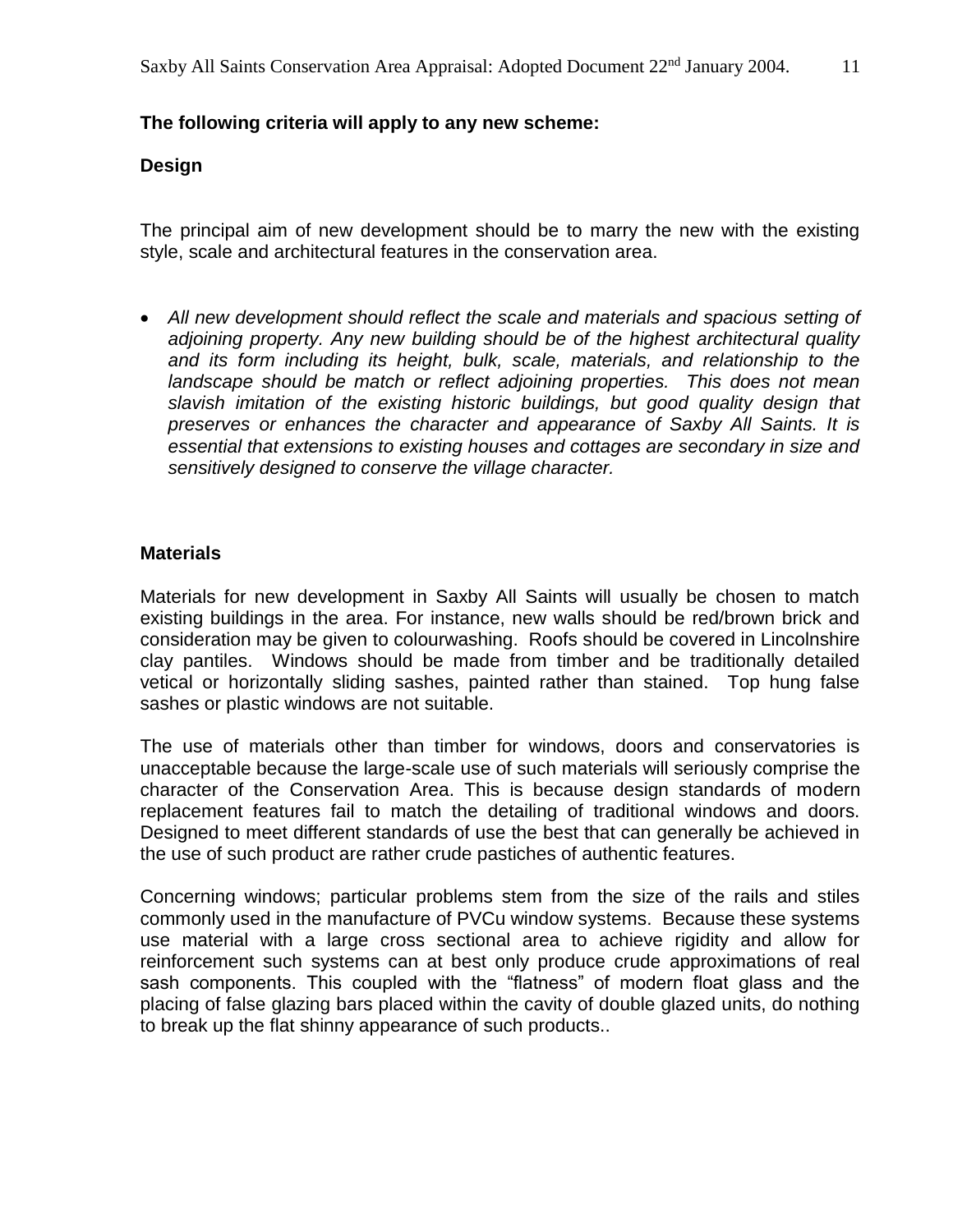*Traditional materials and details should be specified for new development in the conservation area.. The use of materials other than timber is unacceptable for windows, doors and conservatories.*

## **2.7 Protection of Open Space and Views**

Private gardens have a significant role to play in the character of this conservation area. In order to retain the rural nature and landscape setting of the buildings, gardens should be kept free of development.

 *There will be a presumption against development within gardens unless it can be demonstrated that there would be no significant detrimental effect on the amenity and quality of the local environment.*

This appraisal has identified important views in Saxby All Saints and also views to the surrounding agricultural land. These are shown on the townscape analysis map.

 *The Council will protect existing views in Saxby All Saints most notably views of the Church Tower and the narrow, hedge-lined lanes radiating from Main Street.*

## **2.8 Trees**

Trees play an important role in the character and appearance of the Saxby All Saints and conservation area designation gives the local planning authority and through it, the local community, added control over work to them.

• If you wish to lop, top, uproot or fell a tree in the conservation area which is not *already covered by a Tree Preservation Order (TPO) you must give the Council 6*  weeks written notice before carrying out the work; trees have legal protection *equivalent to a TPO for that period, and the Council may make an Order if it is considered appropriate. Proposals to prune a tree should clarify what is envisaged and the extent of the work. The removal of dead wood using secateurs or handshears does not require consent.*

Trees which, whilst remaining healthy, have reached a stage in their development where the crown spread begins to get smaller, are now generally regarded as "veteran''. Such trees may not necessarily be particularly old, but the onset of old age has been brought about by the tree's response to the surrounding environmental conditions (soil, air water and nutrient availability). They may therefore exhibit increasing die-back of branches, bark and trunk and may contain significant amounts of dead wood. Whilst the removal of dead wood will not generally require consent from the Council, the treatment in older trees requires careful consideration, and the Council can provide free advice. The Council is also currently producing Supplementary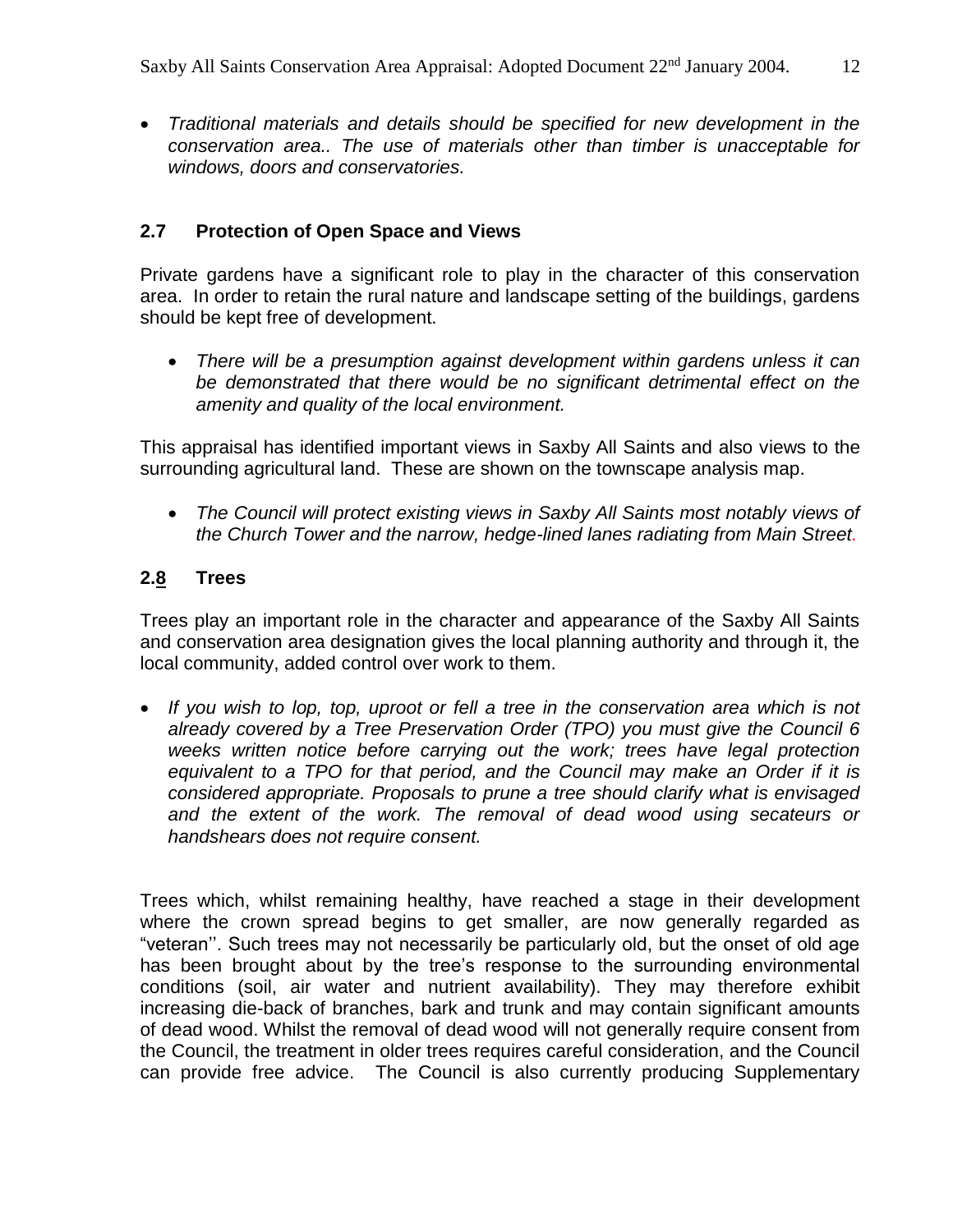Planning Guidance on "Trees and development", and is looking to a long term tree strategy which will involve new planting and additional Tree Preservation Orders.

 *The Council will seek to promote the dissemination and use of best practice techniques for the proper management of veteran trees.*

#### **2.9 How residents can help.**

The character of the Saxby All Saints Conservation Area comes not only from the physical appearance of the town but also from the community who live and work in the area. The retention and enhancement of the character and appearance of Saxby can therefore only be achieved by the residents and the Council working together.

An owner is responsible for the continued maintenance of their property and garden, and regular repair with traditional materials can help to retain the quality of the townscape. Local residents and amenity groups can also help by recording the local history and features of the area, and by passing on information about good local builders and suppliers of traditional materials and skills.

If you are considering undertaking any repairs or alterations to your property or land, the best approach is always to contact the Environment Team at North Lincolnshire Council for free advice before starting work.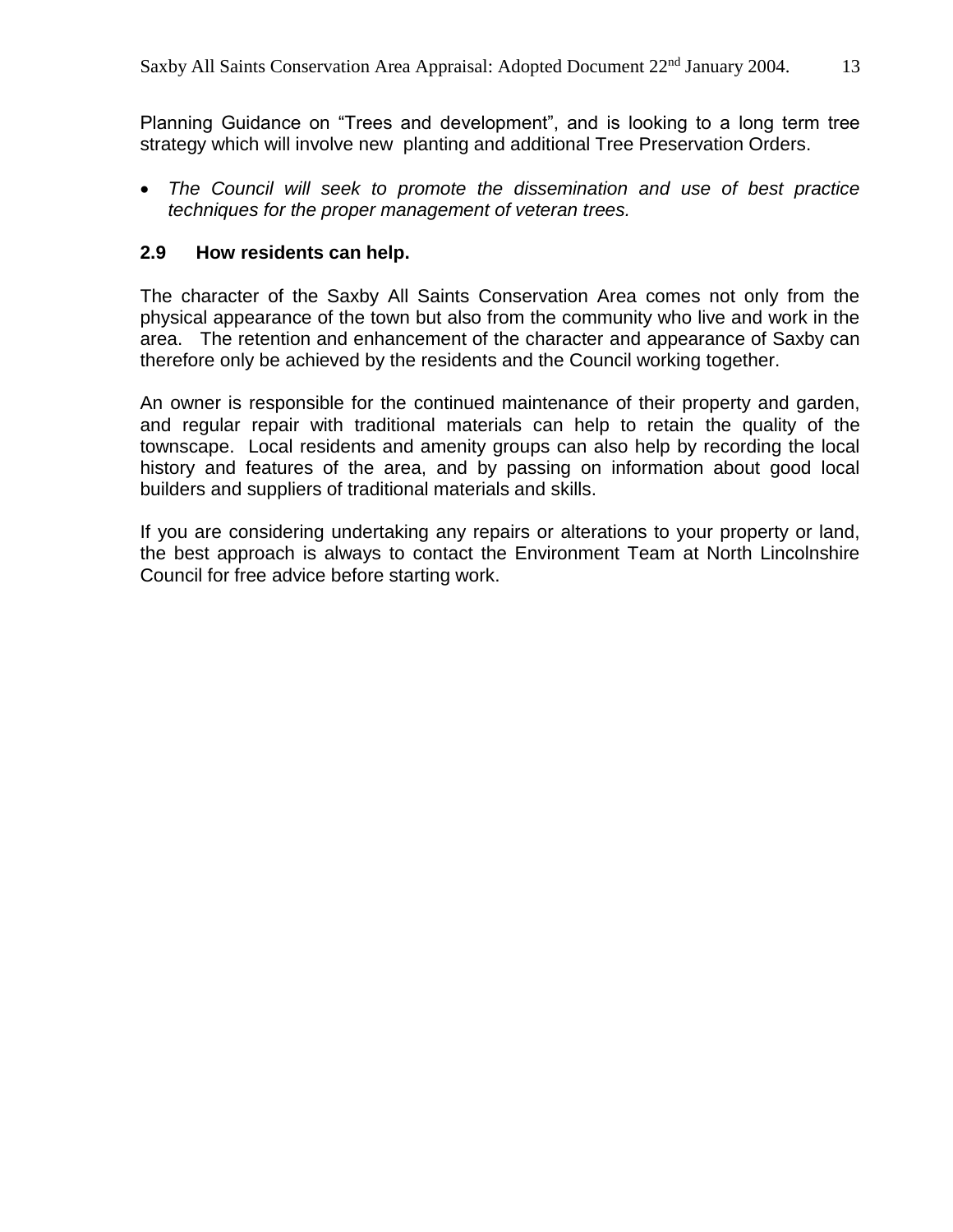#### **Useful Information.**

#### **For specific information about the Saxby All Saints Conservation Area, please contact:**

Edward Rychlak, Environment and Public Protection Department, North Lincolnshire Council, Church Square House, P O Box 42, Scunthorpe, North Lincolnshire DN15 6XQ (tel: 01726 297396)

**For further information relating to listed buildings and conservation areas, contact:**

English Heritage 23 Savile Row London W1S 2ET General telephone enquiries: 020 7973 3000 Customer Services: 020 7973 4916

#### **For detailed advice on repairing and restoring Georgian houses, contact:**

The Georgian Group 6 Fitzroy Square London W1T 5DX Telephone: 020 7387 1720

**For information on contemporary approaches to the management of conservation areas and historic towns in general, contact:**

English Historic Towns Forum P.O. Box 22 Bristol BS16 1RZ Telephone: 0117 975 0459